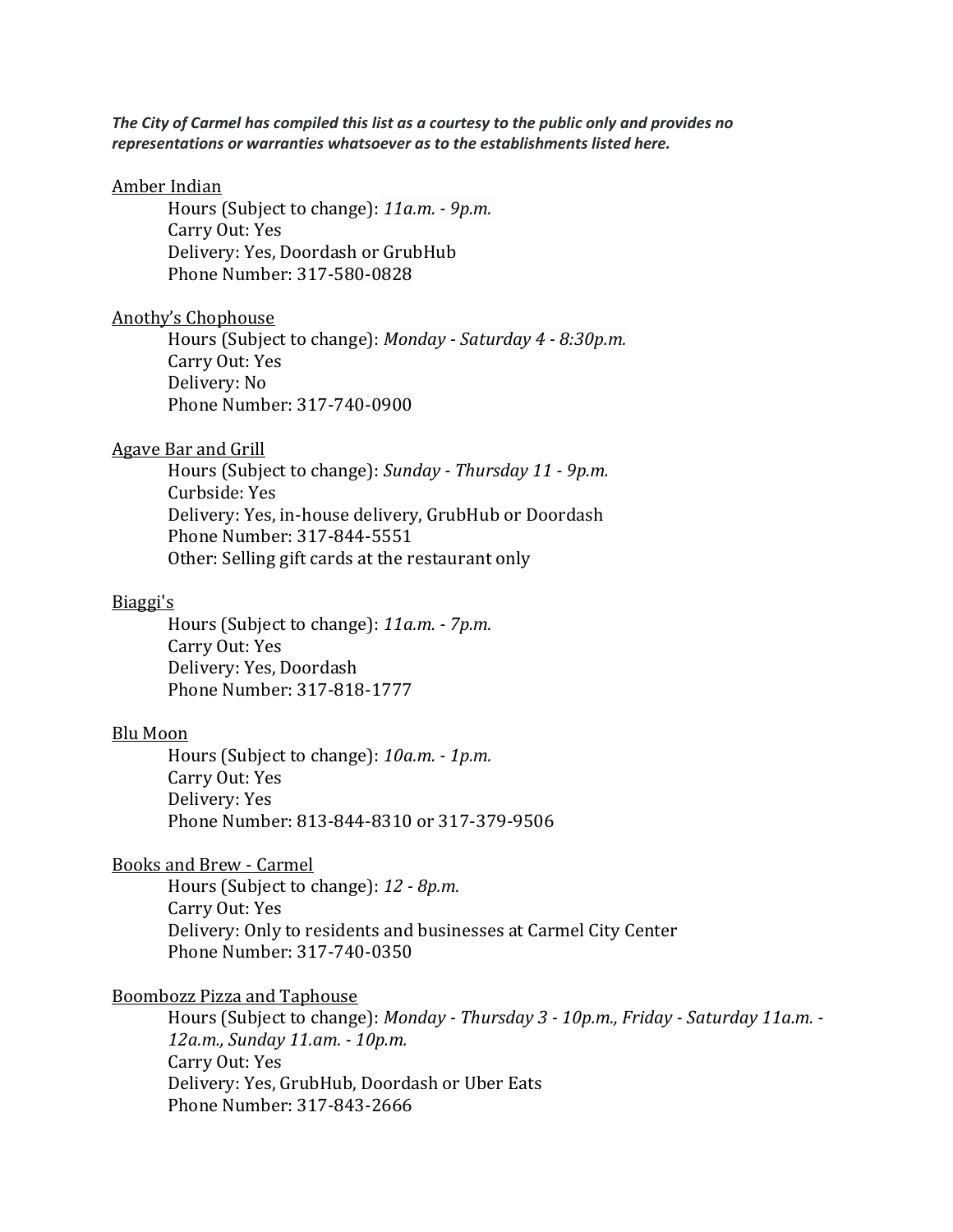Other: Selling gift cards at the restaurant only

#### [Brockway Pub](https://www.brockwaypub.com/lunch-menu?fbclid=IwAR1Iss91m0A0YverlqrkY1zpjBYNZ-zXHdqrg78IQ602KYL_QBgrwIumo9g)

Hours (Subject to change): *11a.m. - 2a.m*. Carry Out: Yes Delivery: No Phone Number: 317-669-8080

## [Bru Burger](https://www.bruburgerbar.com/Locations/Bru-Carmel/?fbclid=IwAR1RruD07rSNCjaVn9_o4oZ-tVjEJx2KUMMcDgMAuW-HwadEFhQkJ0g42l0)

Hours (Subject to change): *11a.m. - 8p.m*. Carry Out: Yes Delivery: No Phone Number: 317-975-0033

### [Brunchies](https://l.facebook.com/l.php?u=http%3A%2F%2Fwww.brunchiesdinercarmel.com%2F%3Ffbclid%3DIwAR2HThJ_XR_aFyD_HXKUf2W17BK7kT1nO0YNnuvTyoH8P0-FDTLud5Msdw4&h=AT0_IOohiA_aDqNo80gZV5YTfeu2_WvSikfuws4bfFrMbjKbH7KzQFw-DvMJgkpy-MnumL38iZa_rClHESowsiQ8ePzYODNTuKbI8fV_TOx0gvqqmgmIwldERUncXpywA4sCH1d29PAweihmeR7am1SEu-CvPQK13fLN_knTdDjdkszjnJt_iJfvTYjzHt4jRmf9iON48HjIgKD-bQkG2JygF9bs2Ji5dt-ncBTcG_ttGsknfsCNwZNstRGvRS-iLq-ZSFyjsQX_bG6VJyuLVDR7V53RH48NUPFdalyJAQmMkNO5TUY1tKggELqxZFFJt2VJwKivq6ufTv_4NvXgLiDEX6CdCjZDSC-PQO_1KtkLmto2bbVVI13F1B3Z07Qtnl4feIWAhrnUhH3i3eFRp1edl2Ka91_b4nKhSzufAbT1Jrqg0ciiP3bAwoqfP-VMhXVkEnULT299HMXNndnkasenNtLOtxGPJAwzv_boleyAxq5wNszrLkF1QjUyOgcEG8x7zKy0QPsAeZYTu3I6rnvE5SVq_z4W3ZYCRA4npf_t46grUSTMlNJlH-YdloFYWKtesOFeQuEnTY49r62imqMzgGjbisGqQzHCkyKHpZVNBjdXygBrknepqQQ)

Hours (Subject to change): *Tuesday - Friday 6a.m. - 2p.m., Saturday and Sunday 7a.m. - 2p.m.* Carry Out: Yes & offers new family meals Delivery: No Phone Number: 317-846-8820

#### [Bubs](https://bubsburgers.com/)

Hours (Subject to change): *Monday - Friday 7a.m. - 2p.m*. Carry Out: Yes Delivery: Yes Phone Number: 317-706-2827

#### [Burgerhaus](https://www.toasttab.com/burgerhaus-carmel/v3#!/)

Hours (Subject to change): *Monday - Sunday 11a.m. - 8p.m.* Carry Out: Yes Delivery: No Phone Number: 317-740-0392

Other: Offer first responders and healthcare workers 50% off on all carry out orders by either phone in or online orders. When placing an order online, opt to pay cash or credit card in store so that you can show us your badge or ID to take advantage of this promotion. We are also offering \$2 kids meals daily for the time being (2 per adult).

### [Cafe Patachou](http://cafepatachou.com/?fbclid=IwAR3RanKnzsE4X8qND3fp-xbafIz7oMY-lyTXJVtWWcCTsecSFhjN-ko-dXw)

Hours (Subject to change): *8a.m. - 2p.m.* Carry Out: Yes Delivery: No Phone Number: 317-566-0765

## [Cake Bake](http://www.thecakebakeshop.com/)

Hours (Subject to change): *7 days a week from 11a.m. - 7p.m.*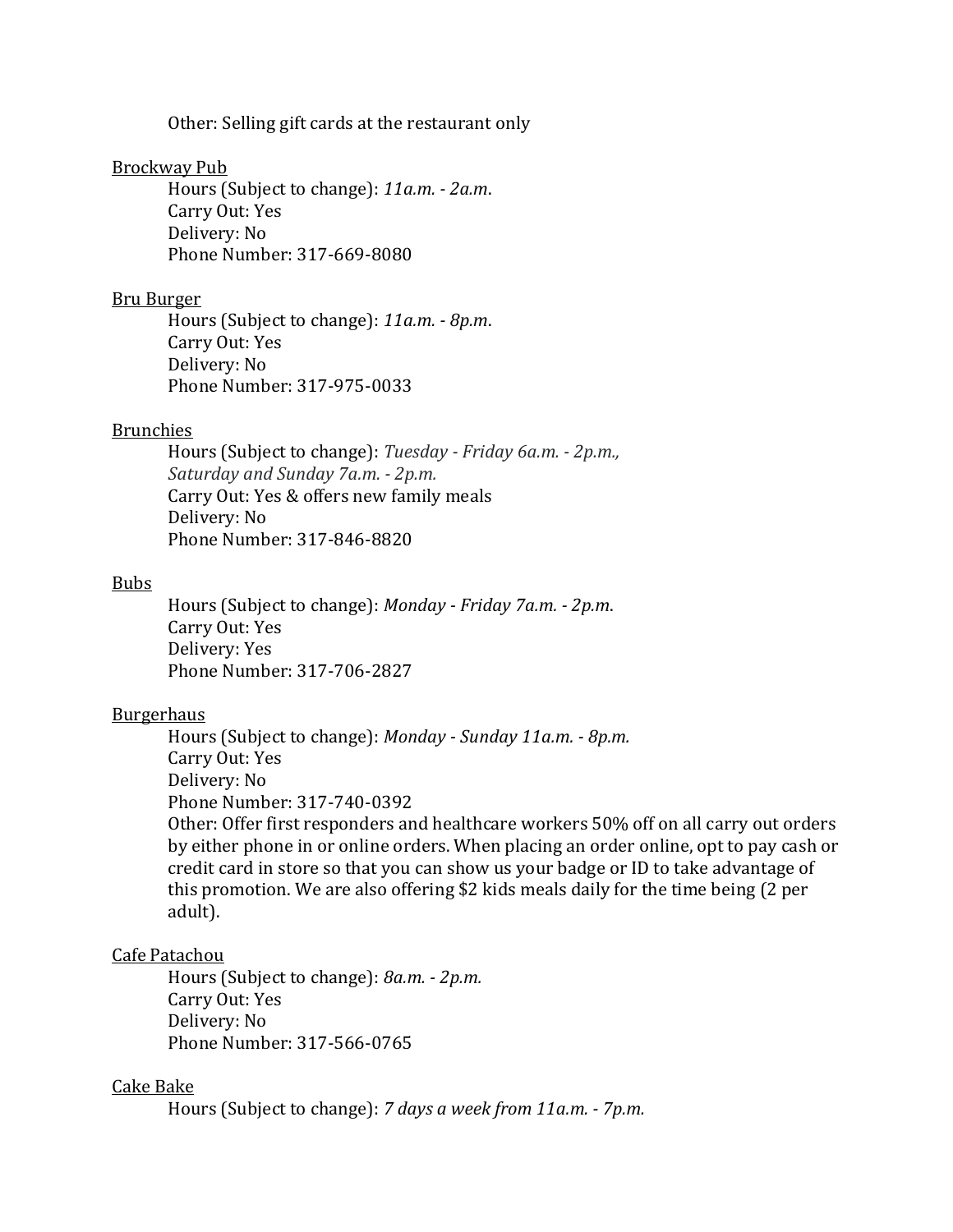Carry Out: Yes Delivery: Yes Phone Number: 317-257-2253 Other: Delivery: Yes

## [Caliente](https://www.calientemexicanrestaurant.net/)

Hours (Subject to change): *11a.m. - 10p.m.* Carry Out: Yes Delivery: No Phone Number: 317-569-2223

#### Chipotle

Hours (Subject to change): *10:45a.m. - 10p.m.* Carry Out: [Yes](https://www.chipotle.com/) Delivery: [Yes](https://www.chipotle.com/)

### [Chocolate Cafe](https://sbchocolate.com/?fbclid=IwAR1AgN6kr7XTMgGhtpI2PFbU9a5KAgQKlg0vJzzNmWIZcruAXrSxmfolqYg)

Hours (Subject to change): *8a.m. - 5p.m.* Carry Out: Yes Delivery: No Phone Number: 317-814-7500

#### [Chuy's](https://www.chuys.com/locations/indiana/carmel)

Hours (Subject to change): *11a.m. - 8p.m.* Carry Out: Yes Delivery: Yes, Doordash Phone Number: 463-333-8338

### [City Barbeque](https://www.citybbq.com/)

Hours (Subject to change): *Monday - Saturday 10:30a.m. - 8.pm., Sunday 11a.m. - 8.pm.* Carry Out: Yes Delivery: Yes, in-house delivery or Doordash (free delivery on orders over \$25) Phone Number: 317-660-8369 Other: Selling gift cards at the restaurant only

### [ClusterTruck](https://carmel.clustertruck.com/menu)

Hours (Subject to change): *Monday - Friday 9a.m. - 8.pm., Saturday 10a.m. - 9p.m., Sunday 10a.m. - 8.pm.* Carry Out: No Delivery: Yes Phone Number: 317-689-0294

[Convivio Italian Artisan Cuisine](http://www.convivioindy.com/?fbclid=IwAR3GgIavoxjcXWRMauBSxUYed8diAtctMCRVl4ffz3A9xoB4mXyXtQr1N2E) Hours (Subject to change): *4p.m. - 9p.m.* Carry Out: Yes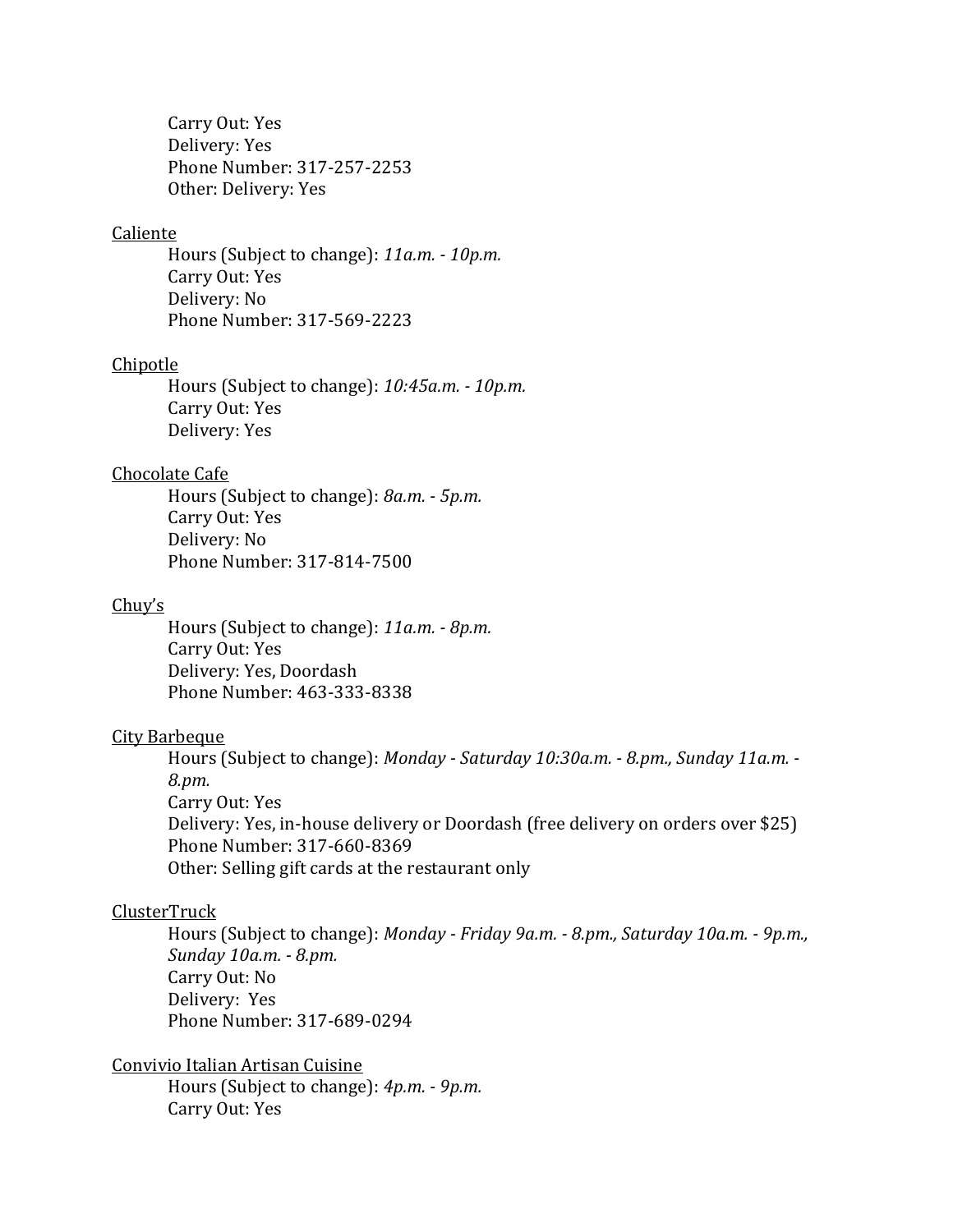Delivery: No Phone Number: 317-564-4670

### [Danny Boy](http://www.dannyboybeerworks.com/)

Hours (Subject to change): *Sunday - Thursday 11a.m. - 12:30a.m., Friday - Saturday 11a.m. - 2a.m.* Carry Out: Yes Delivery: No Phone Number: 317-564-0622

## **[Donatellos](http://donatellositalian.com/menu)**

Hours (Subject to change): *Monday - Friday 11a.m. - 9p.m., Saturday 5 - 10p.m.* Carry Out: Yes Delivery: Yes, Doordash or GrubHub Phone Number: 317-564-4790

### [Eggshell Bistro](http://www.eggshellbistro.com/)

Hours (Subject to change): *Wednesday - Friday 7a.m. - 1p.m., Sunday - Saturday 7a.m. - 2p.m.* Carry Out: Yes Delivery: No Phone Number: 317-660-1616

## [Fat Dans](http://fatdansdeli.com/?fbclid=IwAR20cnPgNbjnkG11shaMip40VKfAlRbrSGjELUhtOiC7yDJOOPMWc7DMjxM)

Hours (Subject to change): *11a.m. - 10p.m.* Carry Out: Yes Delivery: Yes Phone Number: 317-993-3330

## [Fresh Indian Grill](about:blank)

Hours (Subject to change): *10:30a.m. - 10p.m.* Carry Out: Yes Delivery: Yes, Seamless, Doordash or GrubHub Phone Number: 317-853-6550

#### [Fork and Ale House](https://forkalehouse.com/)

Hours (Subject to change): *Sunday - Thursday 11a.m. - 11p.m., Friday - Saturday 11a.m. - 1a.m.* Carry Out: Yes Delivery: Yes (orders over \$40 or more and within 2 miles of F+A) Phone Number: 317-669-2686 Other: Selling gift cards in-store only

### [Graeter's Ice Cream](https://www.graeters.com/stores/retail-stores/indianapolis/carmel)

Hours (Subject to change): *Monday - Thursday 11a.m. - 10p.m., Friday - Saturday 11a.m. - 11p.m., Sunday noon - 10p.m.*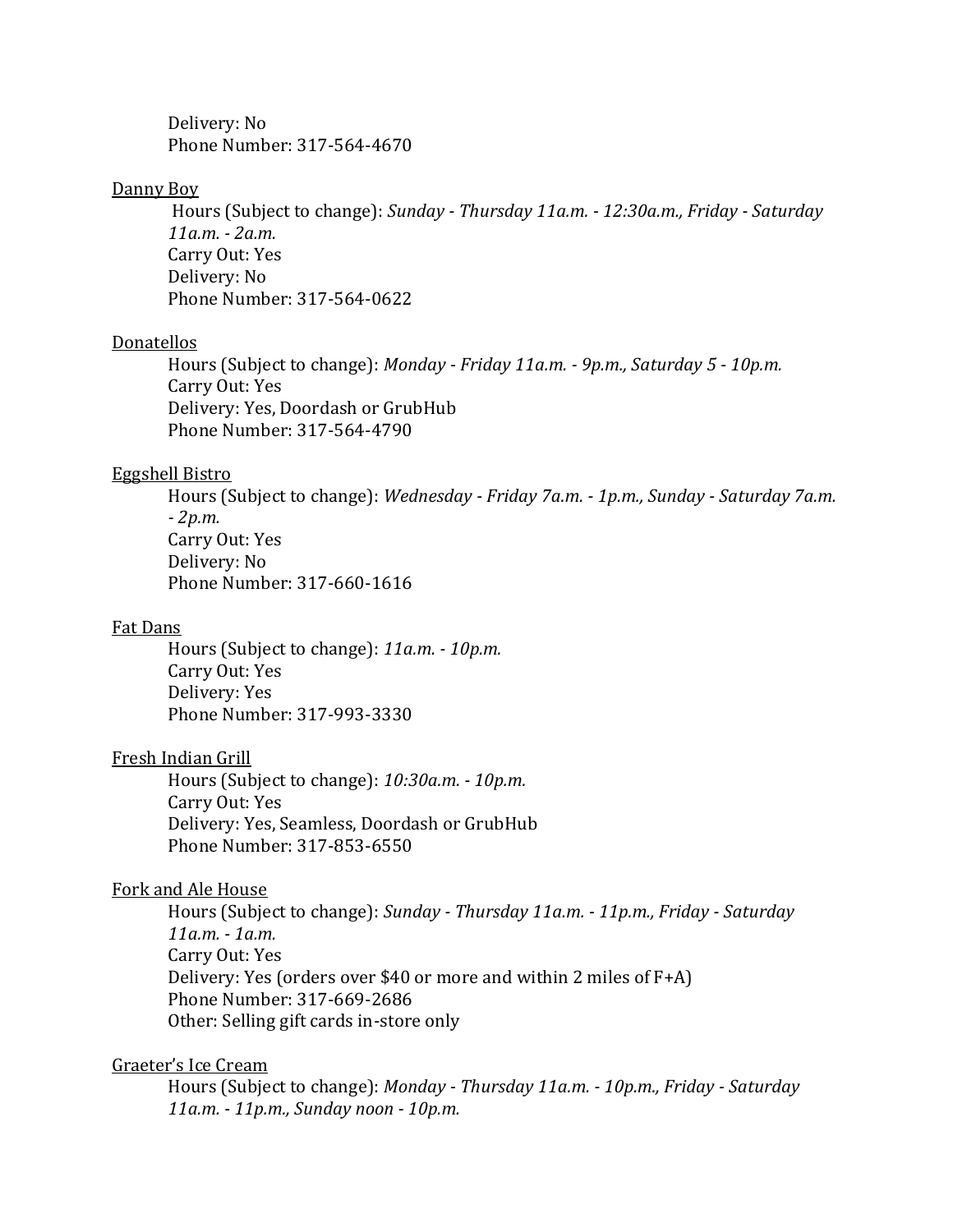Carry Out: Yes Delivery: Yes, Graeter's App, Doordash, Uber Eats or Postmates Phone Number: 317-810-1673

### [Grilliant Foods](http://www.grilliantfoods.com/)

Grilliant Foods has a market area with fresh meat and grilling supplies. Hours (Subject to change): *Tuesday - Saturday 10a.m. - 7p.m.* Carry Out: Yes Delivery: No Phone Number: 317-334-8797 Other: Selling gift cards in-store only

#### [Greeks Pizzeria West Clay](https://greekspizzeria.com/)

Hours (Subject to change): *Monday - Thursday 11a.m. - 9p.m., Friday - Saturday 11a.m. - 10p.m., Sunday 12a.m. - 8p.m.* Carry Out: Yes Delivery: Yes Phone Number: 317-587-1620

## [Greeks Pizzeria Carmel](http://www.greekspizzeria.com/)

Hours (Subject to change): *Monday - Thursday 11a.m. - 9p.m., Friday 11a.m. - 10p.m., Saturday 11a.m., Sunday 11a.m. - 8p.m.* Carry Out: Yes Delivery: Yes Phone Number: 317-848-1969

## [Greeks Tony's Pizza and Sub Shop](https://www.facebook.com/GreekTonysPizzaandSubShop/)

Hours (Subject to change): *10a.m. - 9:30p.m.* Carry Out: Yes Delivery: Yes, Doordash Phone Number: 317-846-1200

#### [Hot Box Pizza](https://www.hotboxpizza.com/locations-2/carmel-in/)

Hours (Subject to change): *Sunday - Thursday 11a.m. - 10p.m., Friday - Saturday 11a.m. - 11p.m.* Carry Out: Yes Delivery: Yes, Doordash Phone Number: 317-605-0581

[Indie Coffee Roaster](https://indiecoffeeroasters.com/)

Hours (Subject to change): *Monday - Saturday 7a.m. - 6p.m.* Carry Out: Yes Delivery: No Phone Number: 317-993-3433

#### [Jamaican Reggae Grill Carmel](http://www.jamaicanreggaegrill.com/?fbclid=IwAR088cBOAkzx9GzbNdYHbibW6jRghc2gkPAtPnv6LKVfXg3epHjtmBUs7yE)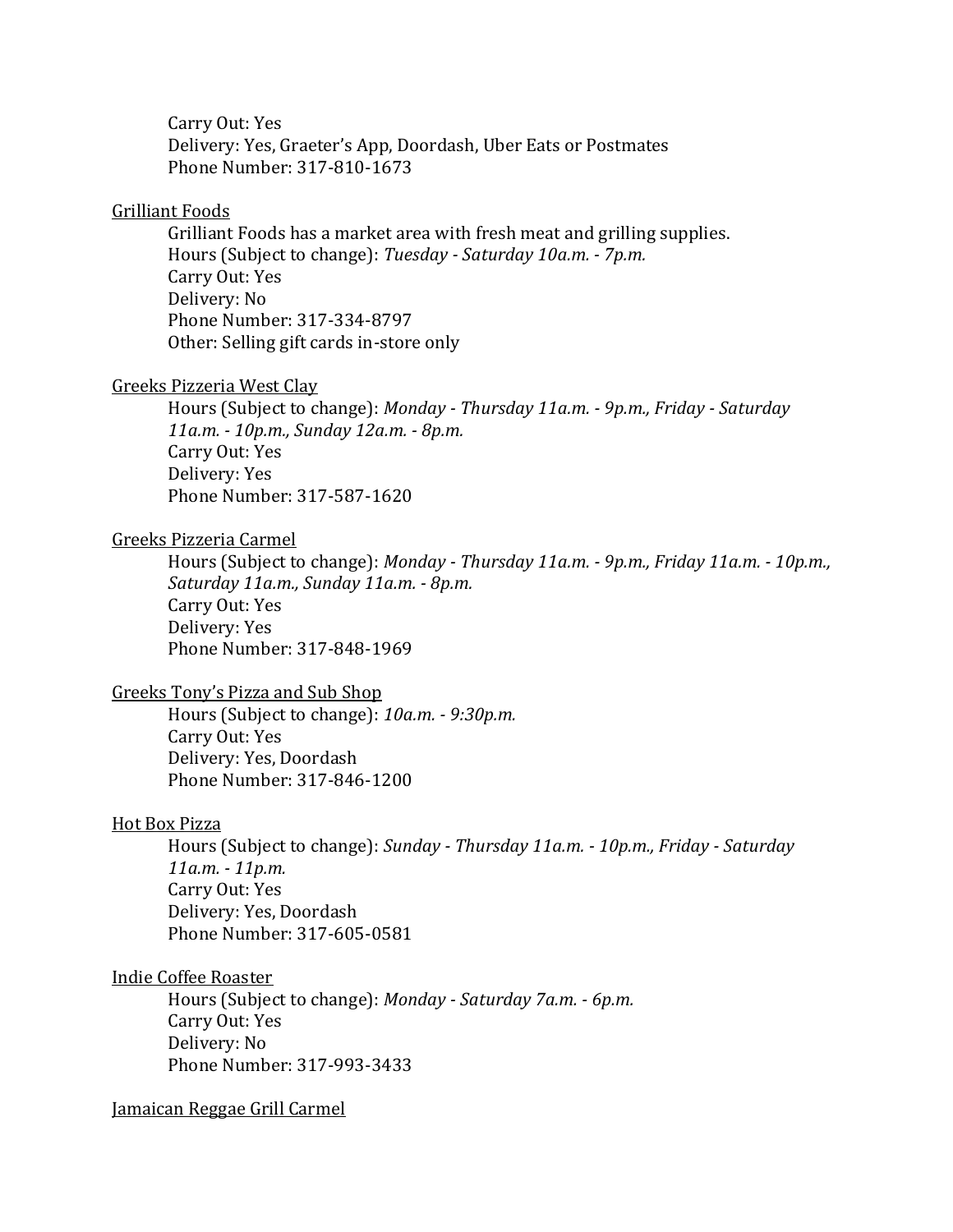Hours (Subject to change): *Monday - Thursday 11a.m. - 8p.m., Friday - Saturday 11a.m. - 9p.m.* Carry Out: Yes Delivery: No Phone Number: 317-663-7630

#### [Jimmy](https://joesnextdoor.com/) John's

Hours (Subject to change): *10:30a.m. - 10p.m.* Carry Out: [Yes](https://www.jimmyjohns.com/) Delivery: [Yes](https://www.jimmyjohns.com/)

### [Joe's Next Door](https://joesnextdoor.com/)

Hours (Subject to change): *Monday - Saturday 11a.m. - 5p.m., Sunday 11a.m. - 4p.m.* Carry Out: Yes Delivery: Yes, Doordash Phone Number: 317-846-8877 Other: Can pay online – go to website and click on "Sandwiches"

### [Juniper on Main](http://juniperonmain.com/?fbclid=IwAR0KVEkKeQPJ1Yp61AtEzpE3KeTfYhtEWXOaAQT2yuuQCFnbOa-X_vBr4O8)

Hours (Subject to change): *11a.m. - 8p.m.* Carry Out: Yes Delivery: Yes, Doordash or Total Takeout! Phone Number: 317- 591-9254

## [Little Cairo](http://littlecairocafe.com/?fbclid=IwAR2yaVIcrU8ikpLNVsX3eK0FEebMdubVoHKoaw4arxrB732-rdRFaKsuY0E)

Hours (Subject to change): *Monday - Thursday 11a.m. - 10p.m., Friday - Saturday 11a.m. - 2a.m., Sunday 11a.m. - 9p.m.* Carry Out: Yes Delivery: Yes, GrubHub, Doordash or Uber Eats Phone Number: 317-853-6821

#### [Loren](http://losarroyosindy.com/?fbclid=IwAR1mjFelNrUuYYMS0CK1r2KtFr0emLfPXk9pQSspHxd8_HoPLYnDeRmj-80) & Mari Mexican Grill

Hours (Subject to change): *11a.m. - 8p.m.* Carry Out: Yes Delivery: Yes, Uber Eats or Doordash Phone Number: 317-8101078

## [Los Arroyos](http://losarroyosindy.com/?fbclid=IwAR1mjFelNrUuYYMS0CK1r2KtFr0emLfPXk9pQSspHxd8_HoPLYnDeRmj-80)

Hours (Subject to change): *11a.m. - 10p.m.* Carry Out: Yes Delivery: Yes (free delivery on orders over \$40 – within 5 miles) Phone Number: 317-810-1747

#### Main Street Poke

Hours (Subject to change): *11a.m. - 8p.m.* Carry Out: Yes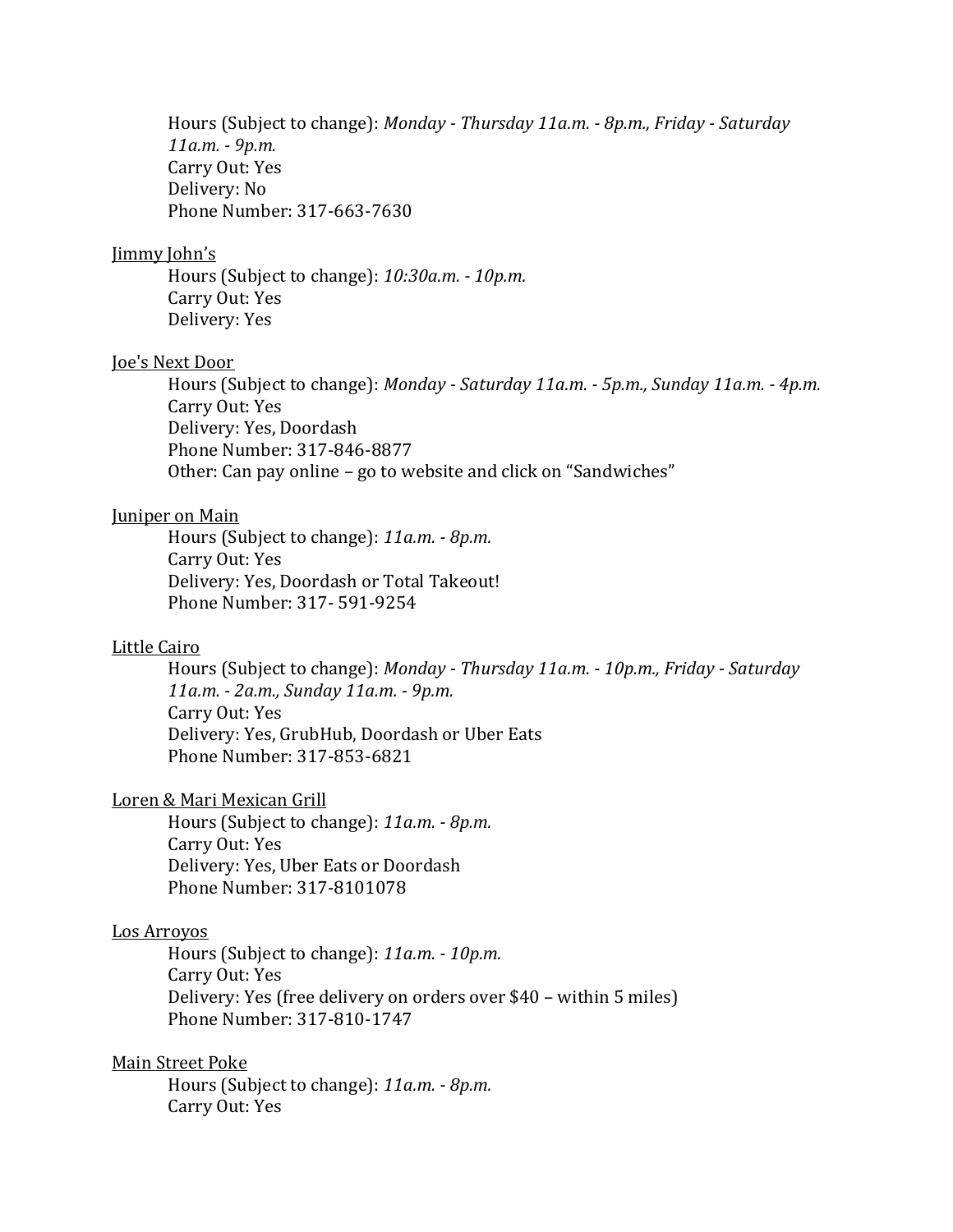Delivery: Yes, Doordash, Uber Eats or GrubHub Phone Number: 317-564-0908

### [Matt the Millers](https://mtmtavern.com/)

Hours (Subject to change): *Monday - Sunday 11a.m. - 8p.m.* Carry Out: Yes Delivery: Yes, Doordash or GrubHub Phone Number: 317-805-1860 Other: Food, beer, and bottled wine while the restaurant dine-in ban continues. They will be offering wine at Wine Down Wednesday prices and discounted beer.

### [Mi Hacienda Mexican Restaurant](http://www.mihaciendacarmel.com/)

Hours (Subject to change): *Monday - Thursday 11a.m. - 10p.m., Friday - Saturday 11a.m. - 10:30p.m., Sunday 11a.m. - 9p.m.* Carry Out: Yes Delivery: Yes, Doordash Phone Number: 317-810-1219

## [Mimi Blue Meatballs](http://www.mimibluemeatballs.com/?fbclid=IwAR09JRshN2wDbJmcj6ek5Y5SGKWivstu0X9xVkQn-UuIH1AqV1ePXw7ijKo)

Hours (Subject to change): *11a.m. - 10p.m.* Carry Out: Yes Delivery: Yes, Doordash, GrubHub & Uber Eats Phone Number: 317-564-8524

#### [Muldoons](http://muldoons.net/?fbclid=IwAR2gNVDO6gu880pjo3tUvQEvjkJi3_vdyy3rPaVcYOwHmyqMSCZxu03CyKQ)

Hours (Subject to change): *11a.m. – 10p.m.* Carry Out: Yes Delivery: Yes, Doordash Phone Number: 317-571-1116 Other: We have a liquor carryout license, call if you want to add a 6 pack.

## [No Label at the Table](https://nolabelatthetable.com/)

Hours (Subject to change): *Tuesday - Friday 10a.m. - 6p.m., Saturday 10a.m. - 4p.m., Sunday 12p.m. - 4p.m.* Carry Out: No Delivery: Yes, Doordash Phone Number: No phone number, email contactus@nolabelatthetable.com

### [Omoni](http://omonigrill.com/)

Hours (Subject to change): *Monday - Thursday 11a.m. - 8p.m., Saturday 11a.m. - 9p.m., Sunday 12p.m. - 7p.m.* Carry Out: Yes Delivery: No Phone Number: 317-810-1668 Other: Their most popular dish, Dolsot Bibimbap, is not available for carry out due to the hot stone bowl requirement. However, for this limited time only, you may add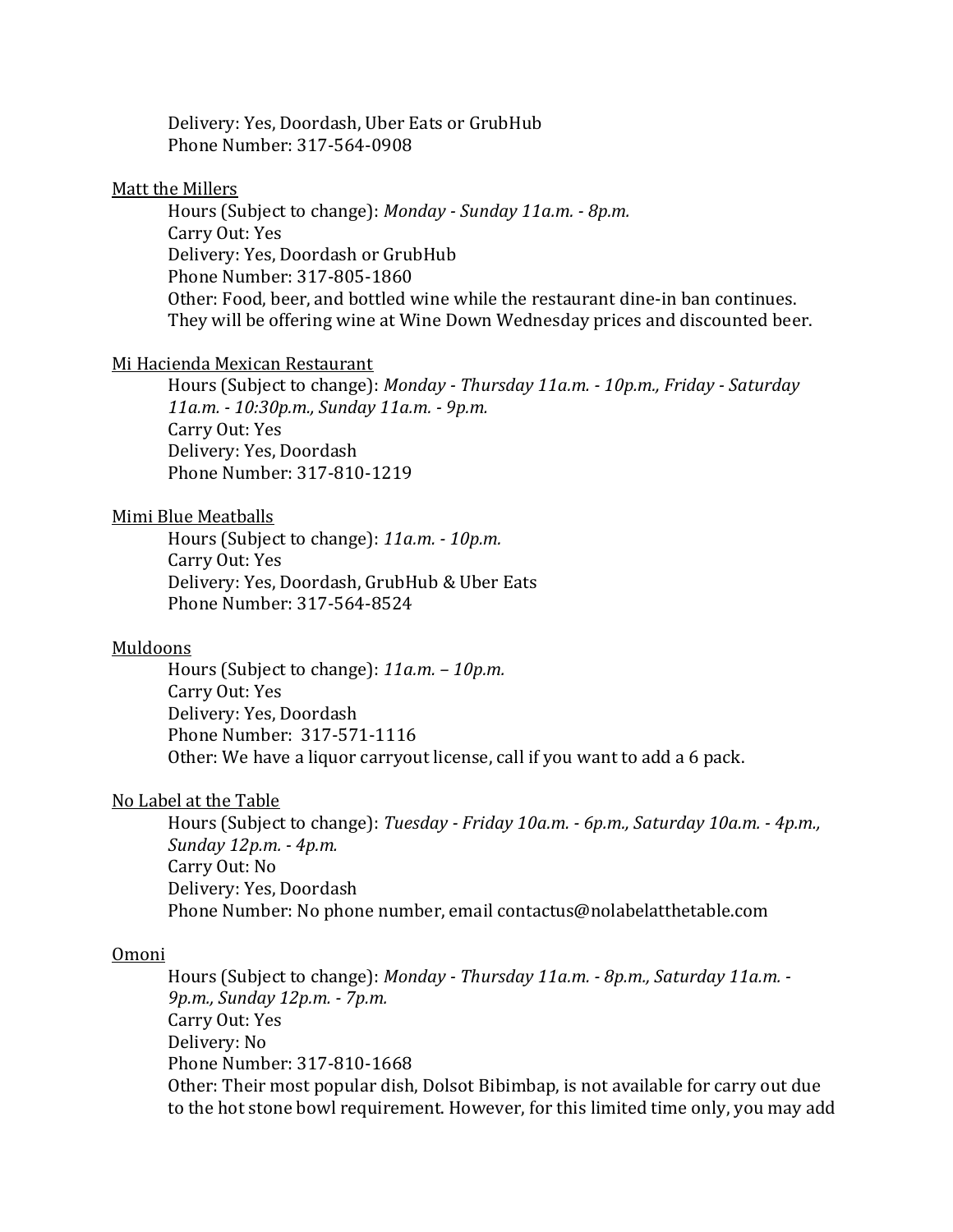in the comment section of your bibimbap order "HOT BIBIMBAP" and they can stir fry it on the grill for you.

### [Pad Thai](http://carmelpadthai.com/?fbclid=IwAR3IQKog17Ye-fkzunNvB8ScRQP4DE7JKSIKBGwZyq0WZGj7DMP0LoEmDFY)

Hours (Subject to change): *Monday 11a.m. – 3p.m.&4:30 - 9p.m., Tuesday - Thursday 11a.m. - 3p.m.&4:30 - 9p.m., Friday 11a.m. - 3p.m.&4:30 - 10p.m., Saturday 11a.m. – 10p.m., Sunday 11:30a.m. – 9p.m.* Carry Out: Yes Delivery: Yes, Doordash or GrubHub Phone Number: 317-818-8272

#### [Papa Fattoush](http://www.papafattoush.com/)

Hours (Subject to change): *Monday - Thursday 11a.m. - 9p.m., Friday - Saturday 11a.m. -10p.m., Sunday 12p.m. - 9p.m.* Carry Out: Yes Delivery: Yes, GrubHub, Door Dash, Uber Eats or Total Takeout Phone Number: 317-564-8782 Other: Selling gift cards online and at the restaurant. 20% off gift cards. Soon launching order for carry-out on their website.

### [Peace Water](https://www.peacewaterwinery.com/locations/)

Hours (Subject to change): *Tuesday-Thursday 2p.m. - 9 p.m., Friday 2p.m. - 10p.m., Saturday Noon - 10p.m., Sunday Noon - 6p.m.* Carry Out: Yes Delivery: Yes, Free Local Delivery Phone Number: 317-810-1330

#### [Pies & Pints](https://l.facebook.com/l.php?u=https%3A%2F%2Fpiesandpints.net%2Flocation%2Fcarmel-in%2F%3Ffbclid%3DIwAR2roCRxo0iUG6ui-u7UK77shlOiPKq33YmhZ2wIdwQNzF5wKxrbGpOrVDs&h=AT0sxyqxB6kvRKnFrJ7akc0m8iUdBW1WfjAdSJ1BWVk0haLwkpeMhFFdg_hxckJJsLSuBt8hBh-IrrFKcbMx6M7ekp-IrBHWD01enk2PZXqhTJdHnpU0naDLQdxNxWiIkfIds6Jw2TYHD9ADAlbxHQ)

Hours (Subject to change): *11a.m. - 9p.m.* Carry Out: Yes Delivery: Yes, Doordash Phone Number: 317-688-7477

## [Porkopolis BBQ](https://www.doordash.com/store/porkopolis-carmel-351070/)

Hours (Subject to change): *11a.m. - 9p.m.* Carry Out: Yes Delivery: Yes, in-house delivery, GrubHub, Doordash or Uber Eats Phone Number: 317-746-6736 Other: Selling gift cards online and at the restaurant.

### [Prime 47](http://prime47carmel.com/?fbclid=IwAR0jSRVE8_l03_6LU7QyLs43uKkbKwelUjK0DH0KPpC9OIsSh77hTO18xc4)

Hours (Subject to change): *4:30p.m. - 9:30p.m.* Carry Out: Yes Delivery: Yes, doorstep delivery and no-contact options Phone Number: 317-660-0720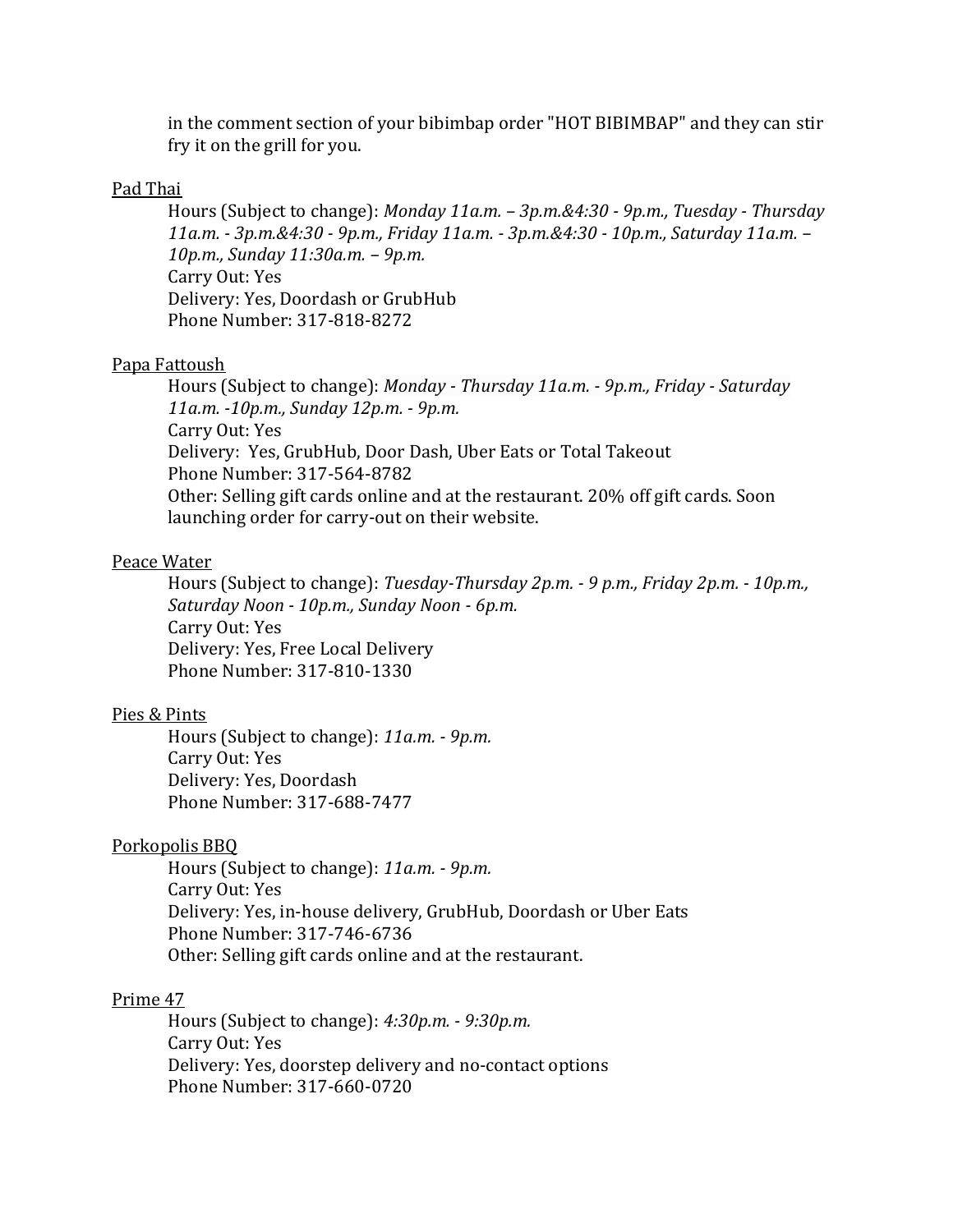Other: Offering butchered meats and half-priced bottles of wine. Beer is also available. Gift card special: buy \$100, get \$20 back in bonus cards.

## [Prodigy Burger & Bar](http://prodigyburgerbar.com/?fbclid=IwAR0B9qMQmcyjYPtJflErKzIJ1lz43XBiW0_YNcpJo0oDWz981Suo58E0sf0)

Hours (Subject to change): *Sunday - Thursday 11a.m. - 11 p.m., Friday - Saturday 11a.m. – 12a.m.* Carry Out: Yes Delivery: Yes, Doordash Phone Number: 317-569-9996 Other: 15% Discount for all pre-orders (1hour advance notice)

#### [Puccini's Pizza Pasta](https://www.puccinissmilingteeth.com/)

Hours (Subject to change): *Monday -Thursday 11a.m. - 2 p.m. & 4p.m. - 9p.m., Friday 11a.m. - 2p.m. & 4p.m. - 10p.m., Saturday Noon - 10p.m., Sunday Noon - 9p.m.* Carry Out: Yes Delivery: Yes, Doordash Phone Number: 317-732-9542

#### [Pun](https://www.puccinissmilingteeth.com/)ch Burger

Hours (Subject to change): *11a.m. - 9 p.m.*  Carry Out: Yes Delivery: Yes, Doordash Phone Number: 317-564-0637

### Purelli Kitchen

Hours (Subject to change): *11a.m. - 10p.m.* Carry Out: Yes Delivery: No Phone Number: 317-564-0622 Other: [Order here,](https://www.facebook.com/largerthanus/) most meals for four should be around \$25 to \$30 dollars and consist of homemade ingredients.

### [Ristorante](https://www.rosatispizza.com/location/carmel-in/) Roma and Mammamia Gelato

Hours (Subject to change): *Tuesday - Thursday 5p.m. - 9p.m., Friday - Saturday 5p.m. - 9p.m.* Carry Out: Yes Phone: 317-848-4600

### [Rosati's Pizza](https://www.rosatispizza.com/location/carmel-in/)

Carry Out: Yes Delivery: Yes, in-house delivery, GrubHub, Doordash, Uber Eats or Slice Phone Number: 317-983-3638 Other: Selling gift cards at the restaurant only & free delivery and two liters until end of March for orders more than \$20.

### [Rose & Lois](https://www.roseandlois.com/)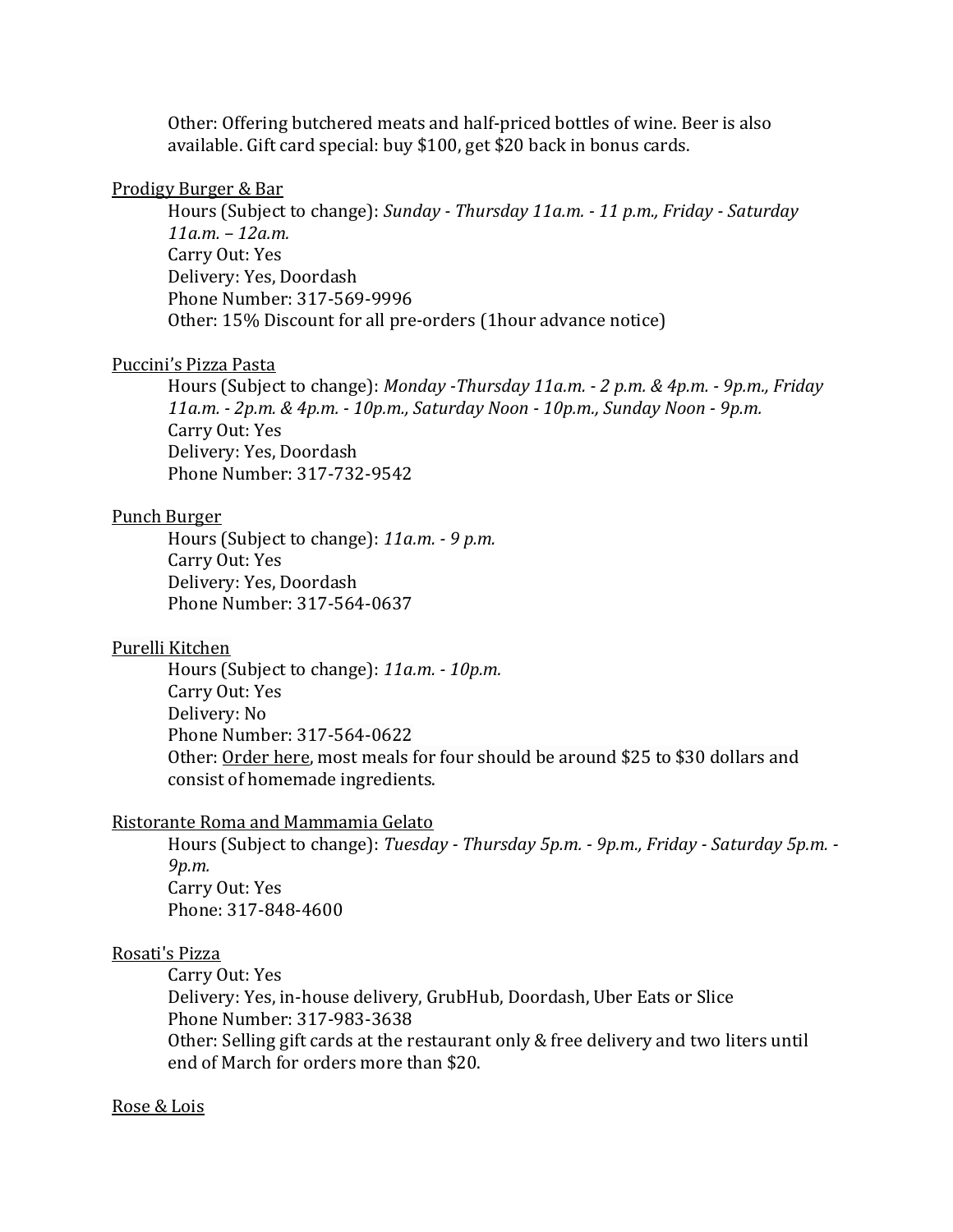Hours (Subject to change): *Monday - Friday 7a.m. - 3p.m., Saturday 9a.m. - 5p.m.* Carry Out: Yes Delivery: Yes, in-house delivery Phone Number: 317-597- 5118 Other: Selling gift cards online, free coffee with purchase of \$20 gift card & share a post to social media featuring your Rose & Lois purchase and receive \$1 off your next visit.

## [Rosie's Place Carmel](https://rosiesplace.net/)

Hours (Subject to change): *Monday - Friday 7a.m. - 3p.m.* Carry Out: Yes Delivery: Yes, in-house delivery or ChowNow (will wave delivery fees) Phone Number: 317-688 -7350 Other: Selling gift cards online and at the restaurant. Can order by downloading

Rosie's ordering app by texting ROSIES to 33733. Tips will be contributed to fun our displaced employees. Also will ship their baked goods directly to you – [shop here.](https://rosiesplace.net/shop/)

## [Sahm's Ale House](https://sahmsalehouse.com/carmel/)

Hours (Subject to change): *Monday 11a.m. - 10p.m., Tuesday - Wednesday 11a.m. - 11p.m., Thursday - Friday 11a.m. - 12a.m., Saturday 10 a.m. - 12a.m., Sunday 10a.m. - 10p.m.*

Carry Out: Yes

Delivery: Soon to come!

Phone Number: 317-853-6278

Other: Sahm's Ale House in West Clay is pivoting their business to become a Food & Provision Marketplace to help feed the people in our communities at grocer like prices. This does include HAACP plan for touch-less carryout process and a menu that encourages customers to order for the whole week, making only one trip in order to avoid as much contact as possible. Any questions you can call or email agsahm@sahms.com

### [Savor Restaurant](https://savorcarmel.com/)

Hours (Subject to change): *Monday - Thursday 4:30p.m. - 10p.m., Friday - Saturday 4p.m. - 11p.m., Sunday 4p.m. - 9p.m.* Carry Out: Yes Delivery: Yes Phone Number: 317-564-4126 Other: For delivery in the Carmel area, please call for details

### [Sugar Creek Winery](https://sugarcreekwinery.com/)

Hours (Subject to change): *Tuesday - Friday 4p.m. - 8p.m., Saturday-Sunday 3p.m. - 8p.m., Sunday 4p.m. - 9p.m.* Carry Out: Yes Delivery: No Phone Number: 317-688-7222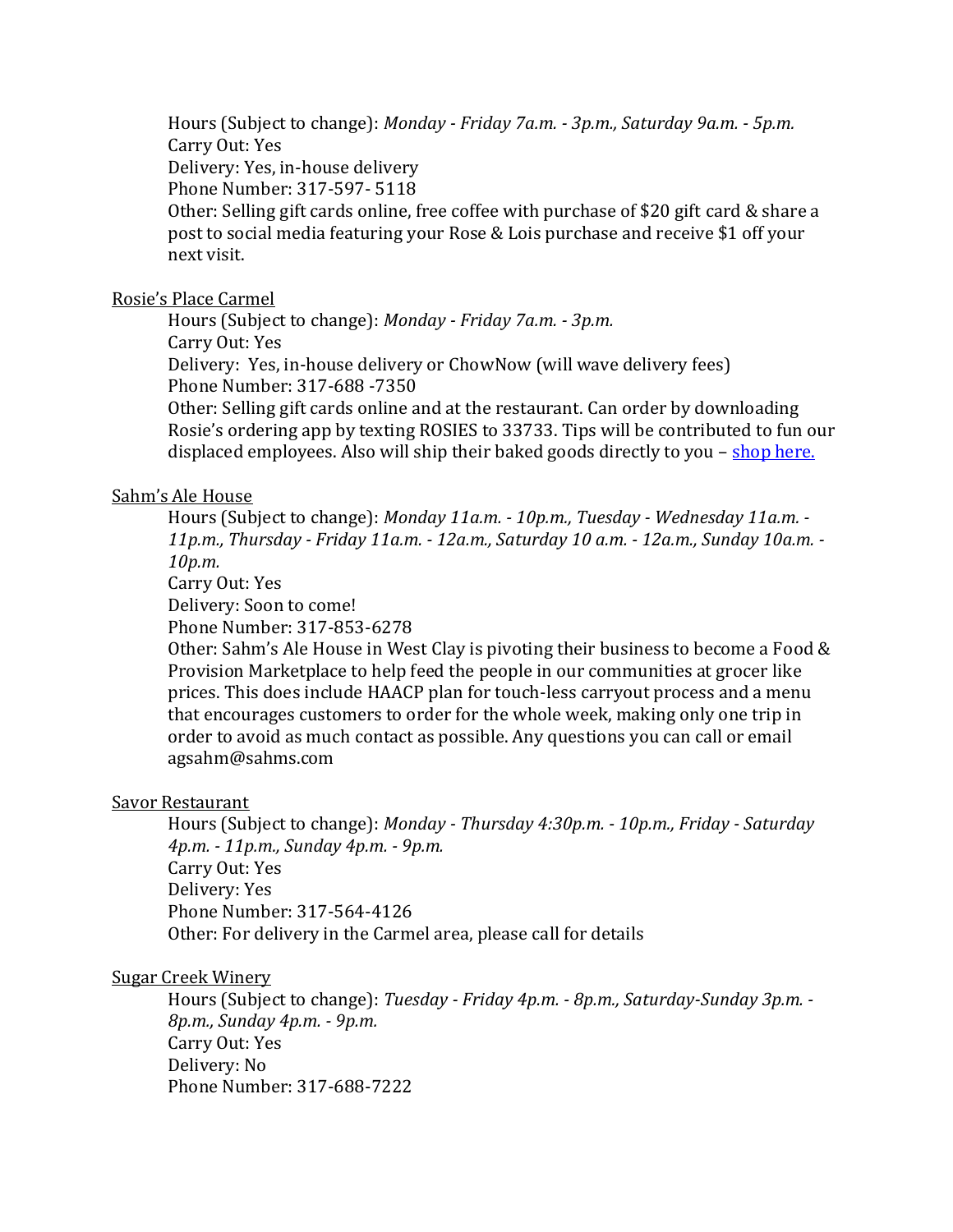### Some Guys Pizza

Hours (Subject to change): *Monday - Thursday 11:30a.m. - 2p.m., 4p.m. - 9p.m., Saturday 4p.m. - 10p.m, Sunday 4p.m. - 9p.m.* Carry Out: Yes Delivery: No Phone Number: 317-706-8888

### [Sun King Carmel](https://www.sunkingbrewing.com/spirits/)

Hours (Subject to change): *11a.m. - 7p.m.* Carry Out: Yes Delivery: No Phone Number: 317-843-6250

#### [The Stacked Pickle](https://stackedpickle.com/)

Hours (Subject to change): *11a.m. - 1a.m.* Carry Out: Yes Delivery: Yes, GrubHub Phone Number: 317-844-4448

## [Tina's Traditional Old English Tea Room & Tavern](https://www.tinastraditional.com/)

Hours (Subject to change): *10a.m. - 4p.m.* Carry Out: Yes Delivery: Yes Phone Number: 317-565-9716 Other: Please order online with 24-hour notice

## [Verde](http://www.verdeflavorsofmexico.com/?fbclid=IwAR2L9MqFmrnjqTkWQPWeaSoytQ2RhVfMP7gZx4NoTWzIC6QJADLJAF1kYW4)

Hours (Subject to change): *11a.m. - 10p.m.* Carry Out: Yes Delivery: Yes, Doordash or Uber Eats Phone Number: 317-853-8208

## [Vitality Bowls Carmel](https://vitalitybowls.com/locations/)

Hours (Subject to change): *Monday - Saturday 9a.m. - 8p.m., Sunday 9a.m. - 6p.m.* Carry Out: Yes Delivery: Yes, Doordash, Uber Eats or GrubHub Phone Number: 317-581-9496 Other: Please contact your local Vitality Bowls café to confirm

### [Wild Eggs](https://wildeggs.com/)

Hours (Subject to change): *Monday - Friday 6:30a.m. - 2:30p.m., Saturday & Sunday 7a.m. - 3p.m.* Carry Out: Yes Delivery: Yes, Doordash Phone Number: 317-993-3350 Other: Selling gift cards at the restaurant only